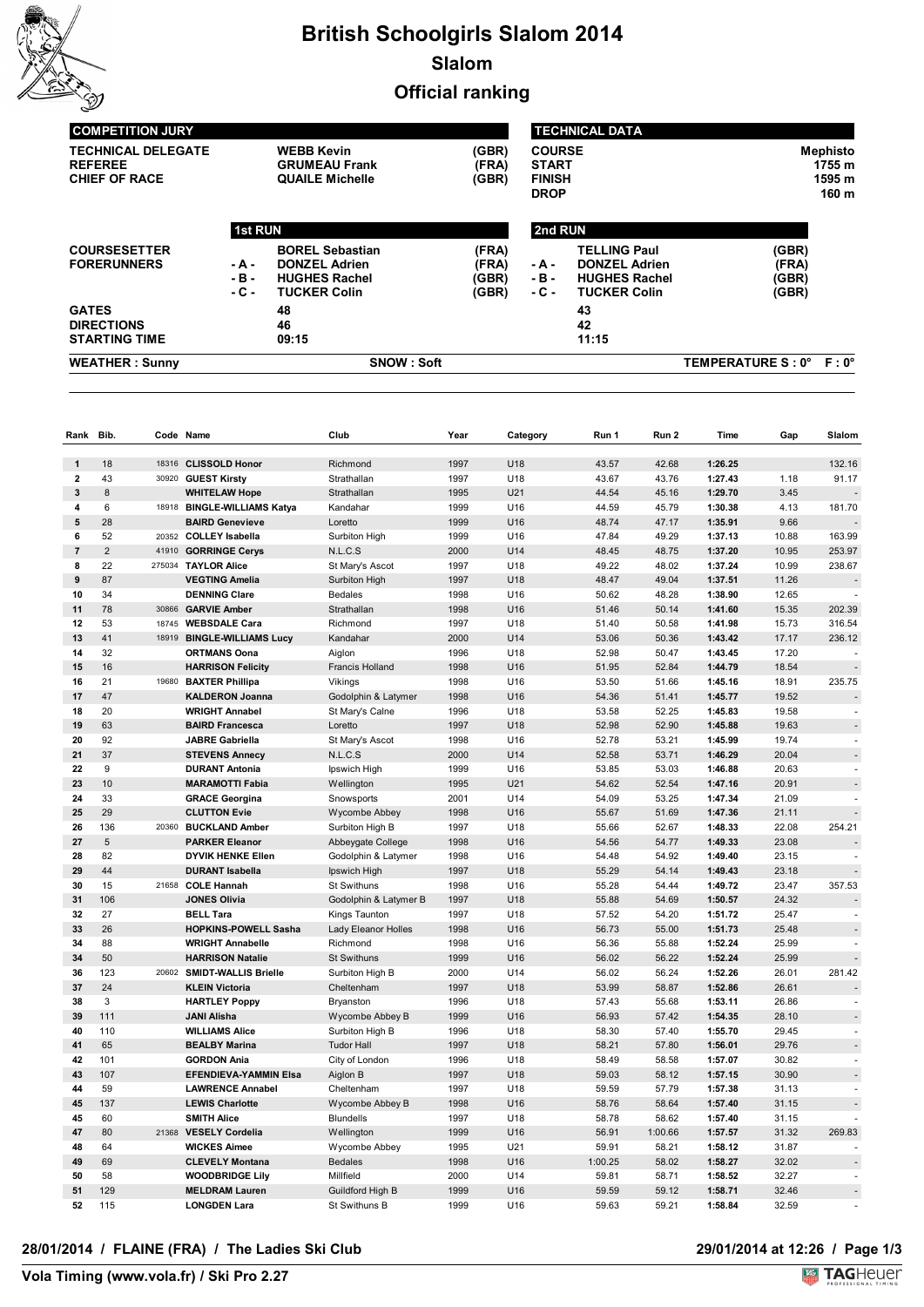### **British Schoolgirls Slalom 2014 Slalom Official ranking**

| Rank     | Bib.           |       | Code Name                                  | Club                              | Year         | Category   | Run 1              | Run 2              | Time               | Gap            | Slalom                   |
|----------|----------------|-------|--------------------------------------------|-----------------------------------|--------------|------------|--------------------|--------------------|--------------------|----------------|--------------------------|
| 53       | 76             |       | <b>LUARD Isabella</b>                      | Kandahar                          | 1997         | U18        | 59.81              | 59.15              | 1:58.96            | 32.71          |                          |
| 54       | 35             |       | <b>LEACH Catherine</b>                     | Sherborne                         | 1997         | U18        | 59.24              | 59.75              | 1:58.99            | 32.74          |                          |
| 55       | 99             |       | <b>VELLACOTT Rosanna</b>                   | Wycombe Abbey                     | 1995         | U21        | 1:00.12            | 58.92              | 1:59.04            | 32.79          |                          |
| 56       | 25             |       | <b>UNSWORTH WHITE Samantha</b>             | <b>Blundells</b>                  | 2000         | U14        | 59.97              | 59.19              | 1:59.16            | 32.91          |                          |
| 57       | 131            |       | <b>COLE Mia</b>                            | Richmond B                        | 1999         | U16        | 1:00.66            | 58.80              | 1:59.46            | 33.21          | -                        |
| 58       | 90             |       | <b>BROMAGE lona</b>                        | St Mary's Calne                   | 1997         | U18        | 1:00.31            | 59.21              | 1:59.52            | 33.27          | $\overline{\phantom{a}}$ |
| 59       | 45             |       | <b>BARROW Heidi</b>                        | Wellington                        | 1997         | U18        | 1:00.42            | 59.25              | 1:59.67            | 33.42          |                          |
| 60       | 68             |       | <b>GRACE Serena</b>                        | Snowsports                        | 1999         | U16        | 56.78              | 1:02.91            | 1:59.69            | 33.44          |                          |
| 61       | 108            |       | <b>PARKER Emily</b>                        | Cheltenham B                      | 1997         | U18        | 1:00.99            | 58.80              | 1:59.79            | 33.54          | $\overline{a}$           |
| 62       | 127            |       | <b>JACKSON Molly</b>                       | Lady Eleanor Holles B             | 1999         | U16        | 1:00.20            | 59.61              | 1:59.81            | 33.56          |                          |
| 63       | 57             |       | <b>PALMER-TOMPKINSON India</b>             | St Mary's Ascot                   | 1999         | U16        | 53.76              | 1:06.81            | 2:00.57            | 34.32          |                          |
| 64       | 124            |       | <b>FULFORD Annabelle</b>                   | Wycombe Abbey B                   | 1997         | U18        | 1:01.15            | 1:00.07            | 2:01.22            | 34.97          |                          |
| 65       | 104            |       | GOODFELLOW Jemima                          | <b>Bedales</b>                    | 1999         | U16        | 1:01.34            | 1:00.14            | 2:01.48            | 35.23          |                          |
| 66       | 85             |       | <b>HARRISON Emma</b>                       | <b>St Swithuns</b>                | 1997         | U18        | 1:01.19            | 1:00.30            | 2:01.49            | 35.24          | $\overline{\phantom{a}}$ |
| 67       | 116            |       | <b>SEBO Samantha</b>                       | Guildford High B                  | 1999         | U16        | 1:00.72            | 1:00.91            | 2:01.63            | 35.38          |                          |
| 68       | 121            |       | <b>SALEMO Isobel</b>                       | Cheltenham B                      | 2000         | U14        | 1:03.12            | 58.63              | 2:01.75            | 35.50          | L,                       |
| 69       | 73             |       | <b>LESUER Jemima</b>                       | <b>Bryanston</b>                  | 1996         | U18        | 1:01.38            | 1:00.63            | 2:02.01            | 35.76          |                          |
| 70       | 36             |       | <b>ANDERSON Pheobe</b>                     | Glenalmond                        | 1996         | U18        | 1:02.59            | 59.48              | 2:02.07            | 35.82          | ä,                       |
| 71       | 98             |       | <b>STUART Alexandra</b>                    | Loretto                           | 1998         | U16        | 1:00.51            | 1:01.62            | 2:02.13            | 35.88          |                          |
| 72       | 79             |       | ROYAL Natasha                              | Ipswich High                      | 1999         | U16        | 1:00.93            | 1:01.25            | 2:02.18            | 35.93          |                          |
| 73       | 46             |       | <b>HALESTRAP Storm</b>                     | Downe House                       | 2001         | U14        | 1:01.57            | 1:00.71            | 2:02.28            | 36.03          |                          |
| 74       | 70             |       | <b>LEACH Flora</b>                         | Sherborne                         | 2000         | U14        | 1:02.27            | 1:00.29            | 2:02.56            | 36.31          |                          |
| 75       | 105            |       | <b>KERR Clementine</b>                     | Sherborne                         | 1999         | U16        | 1:02.49            | 1:00.14            | 2:02.63            | 36.38          | -                        |
| 76       | 142            |       | <b>HIGGO Annie</b>                         | Guildford High B                  | 1998         | U16        | 1:01.54            | 1:01.44            | 2:02.98            | 36.73          |                          |
| 77       | 128            |       | <b>WALDON Harriet</b>                      | St Swithuns B                     | 2000         | U14        | 1:02.34            | 1:01.01            | 2:03.35            | 37.10          | $\overline{a}$           |
| 78       | 119            |       | <b>BASIROV Emma</b>                        | Godolphin & Latymer B             | 1997         | U18        | 1:02.42            | 1:01.11            | 2:03.53            | 37.28          |                          |
| 78       | 103            |       | <b>THOMPSON Alice</b>                      | Snowsports                        | 1998         | U16        | 1:02.36            | 1:01.17            | 2:03.53            | 37.28          |                          |
| 80       | 91             | 21901 | <b>MANNBY Shiobhan</b>                     | Vikings                           | 2000         | U14        | 1:02.84            | 1:00.83            | 2:03.67            | 37.42          |                          |
| 81       | 132            |       | <b>COLEGRAVE India</b>                     | Godolphin & Latymer B             | 2000         | U14        | 1:03.21            | 1:00.50            | 2:03.71            | 37.46          | L                        |
| 82       | 40             |       | <b>PARKER Gabriella</b>                    | Abbeygate College                 | 2001         | U14        | 1:01.93            | 1:02.63            | 2:04.56            | 38.31          | ÷,                       |
| 83       | 66             |       | <b>JACK Kenzia</b>                         | City of London                    | 1997         | U18        | 1:03.77            | 1:02.49            | 2:06.26            | 40.01          |                          |
| 84       | 126            |       | <b>ASLANGUL Aurelia</b>                    | St Mary's Ascot B                 | 1999         | U16        | 1:03.93            | 1:02.74            | 2:06.67            | 40.42          | ä,                       |
| 85       | 74             |       | <b>TANGEN Alexandra</b>                    | South Hampstead High              | 1997         | U18        | 1:04.36            | 1:02.62            | 2:06.98            | 40.73          |                          |
| 86       | 134            |       | <b>HARRISON Annabel</b>                    | Cheltenham B                      | 2000         | U14        | 1:02.47            | 1:04.78            | 2:07.25            | 41.00          |                          |
| 87       | 11             |       | <b>HALESTRAP Holly</b>                     | Downe House                       | 1999         | U16        | 1:04.16            | 1:03.21            | 2:07.37            | 41.12          |                          |
| 88<br>89 | 93<br>84       |       | <b>PLEAVIN Storm</b><br><b>MORLEY Trix</b> | Millfield<br>St Leonards Mayfield | 2000<br>2000 | U14<br>U14 | 1:03.82<br>1:04.55 | 1:03.67<br>1:03.47 | 2:07.49<br>2:08.02 | 41.24<br>41.77 |                          |
| 90       | 83             |       | <b>TWINE Natalie</b>                       | Guildford High                    | 1996         | U18        | 1:04.56            | 1:03.65            | 2:08.21            | 41.96          | -<br>ä,                  |
| 91       | 113            |       | <b>HENDERSON Arabella</b>                  | St Mary's Ascot B                 | 1996         | U18        | 1:04.12            | 1:04.11            | 2:08.23            | 41.98          |                          |
| 92       | 56             |       | <b>LEVENE Grace</b>                        | Vikings                           | 2001         | U14        | 1:04.88            | 1:03.63            | 2:08.51            | 42.26          | L,                       |
| 93       | 125            |       | <b>KINGHAM Islay</b>                       | Downe House B                     | 1998         | U16        | 1:04.90            | 1:03.83            | 2:08.73            | 42.48          | $\overline{a}$           |
| 94       | 38             |       | <b>MASON Charlotte</b>                     | Bryanston                         | 1996         | U18        | 1:05.16            | 1:04.52            | 2:09.68            | 43.43          |                          |
| 95       | 140            |       | <b>GUY Florence</b>                        | Lady Eleanor Holles B             | 1999         | U16        | 1:04.39            | 1:05.34            | 2:09.73            | 43.48          |                          |
| 95       | 42             |       | <b>STEWART Charlotte</b>                   | Woldingham                        | 1999         | U16        | 59.95              | 1:09.78            | 2:09.73            | 43.48          |                          |
| 97       | 114            |       | <b>HARNEY Eleanor</b>                      | Lady Eleanor Holles B             | 1998         | U16        | 1:05.90            | 1:04.45            | 2:10.35            | 44.10          |                          |
| 98       | 112            |       | DOBBY Emma                                 | Downe House B                     | 1999         | U16        | 1:05.04            | 1:05.59            | 2:10.63            | 44.38          | $\sim$                   |
| 99       | 72             |       | <b>LOWTH Manon</b>                         | N.L.C.S                           | 2000         | U14        | 1:06.02            | 1:05.61            | 2:11.63            | 45.38          | $\frac{1}{2}$            |
| 100      | 100            |       | <b>CARTER Jessica</b>                      | <b>Tudor Hall</b>                 | 1999         | U16        | 1:06.50            | 1:05.18            | 2:11.68            | 45.43          | L,                       |
| 101      | 62             |       | <b>McLEAN Ellie</b>                        | Kings Taunton                     | 1996         | U18        | 1:07.98            | 1:07.69            | 2:15.67            | 49.42          |                          |
| 102      | 97             |       | <b>BROSTIG Linda</b>                       | Kings Taunton                     | 1996         | U18        | 1:08.48            | 1:07.58            | 2:16.06            | 49.81          |                          |
| 103      | $\overline{4}$ |       | <b>WOOTLIFF Zofia</b>                      | South Hampstead High              | 1999         | U16        | 1:07.91            | 1:08.66            | 2:16.57            | 50.32          |                          |
| 104      | 19             |       | <b>CARRICK Romilly</b>                     | Mount House                       | 2001         | U14        | 1:10.71            | 1:06.24            | 2:16.95            | 50.70          |                          |
| 105      | 135            |       | <b>GIDDENS Imogen</b>                      | St Mary's Calne B                 | 1995         | U21        | 1:09.06            | 1:08.55            | 2:17.61            | 51.36          |                          |
| 106      | 138            |       | <b>GALBRAITH Rose</b>                      | Downe House B                     | 1999         | U16        | 1:11.03            | 1:08.87            | 2:19.90            | 53.65          |                          |
| 107      | 77             |       | KEIJER-PALAU Josefina                      | Woldingham                        | 1999         | U16        | 1:11.90            | 1:12.01            | 2:23.91            | 57.66          | $\ddot{\phantom{0}}$     |
| 108      | 139            |       | <b>HENDERSON Cordelia</b>                  | St Mary's Ascot B                 | 2001         | U14        | 1:13.52            | 1:12.50            | 2:26.02            | 59.77          |                          |
| 109      | 109            |       | <b>CAIN Isabelle</b>                       | St Mary's Calne B                 | 1998         | U16        | 1:18.66            | 1:07.90            | 2:26.56            | 1:00.31        | $\overline{\phantom{a}}$ |
| 110      | 89             |       | <b>JACKMAN Helen</b>                       | Mount House                       | 2001         | U14        | 1:17.01            | 1:15.80            | 2:32.81            | 1:06.56        |                          |
| 111      | 144            |       | <b>BUSHELL Isobel</b>                      | Richmond B                        | 2001         | U14        | 1:16.04            | 1:18.16            | 2:34.20            | 1:07.95        |                          |
| 112      | 118            |       | <b>LIGHTFOOT Beth</b>                      | Richmond B                        | 1997         | U18        | 1:03.17            | 1:32.58            | 2:35.75            | 1:09.50        |                          |
| 113      | 54             |       | <b>LOPEZ Olivia</b>                        | Mount House                       | 2001         | U14        | 1:49.97            | 1:28.77            | 3:18.74            | 1:52.49        | L,                       |

#### **Did Not Start - Run 1 (2)**

| $-$<br>ັບ | <b>COULTER Fran</b> | Abbeygate College | 1998 | U16 |  |  |
|-----------|---------------------|-------------------|------|-----|--|--|
| 102       | <b>LOHR Fiona</b>   | Aiglon            | 1996 | U18 |  |  |

#### **Did Not Finish - Run 1 (5)**

| 30  | <b>BARROW Alexa</b>       | <b>Tudor Hall</b>      | 1998 | U16             |         |  |
|-----|---------------------------|------------------------|------|-----------------|---------|--|
| 81  | <b>EDMISTON Zara</b>      | Downe House            | 2000 | U <sub>14</sub> | 1:08.15 |  |
| 86  | <b>HARRISON Beartrice</b> | <b>Francis Holland</b> | 1997 | U18             |         |  |
| 95  | <b>JACKMAN Emma</b>       | <b>Blundells</b>       | 1998 | U <sub>16</sub> |         |  |
| 143 | <b>EMERSON Chloe</b>      | <b>Bedales B</b>       | 2000 | U14             | 1:12.12 |  |
|     |                           |                        |      |                 |         |  |

# **29/01/2014 at 12:26 / Page 2/3<br>
<b>Volta** TAGHeuer